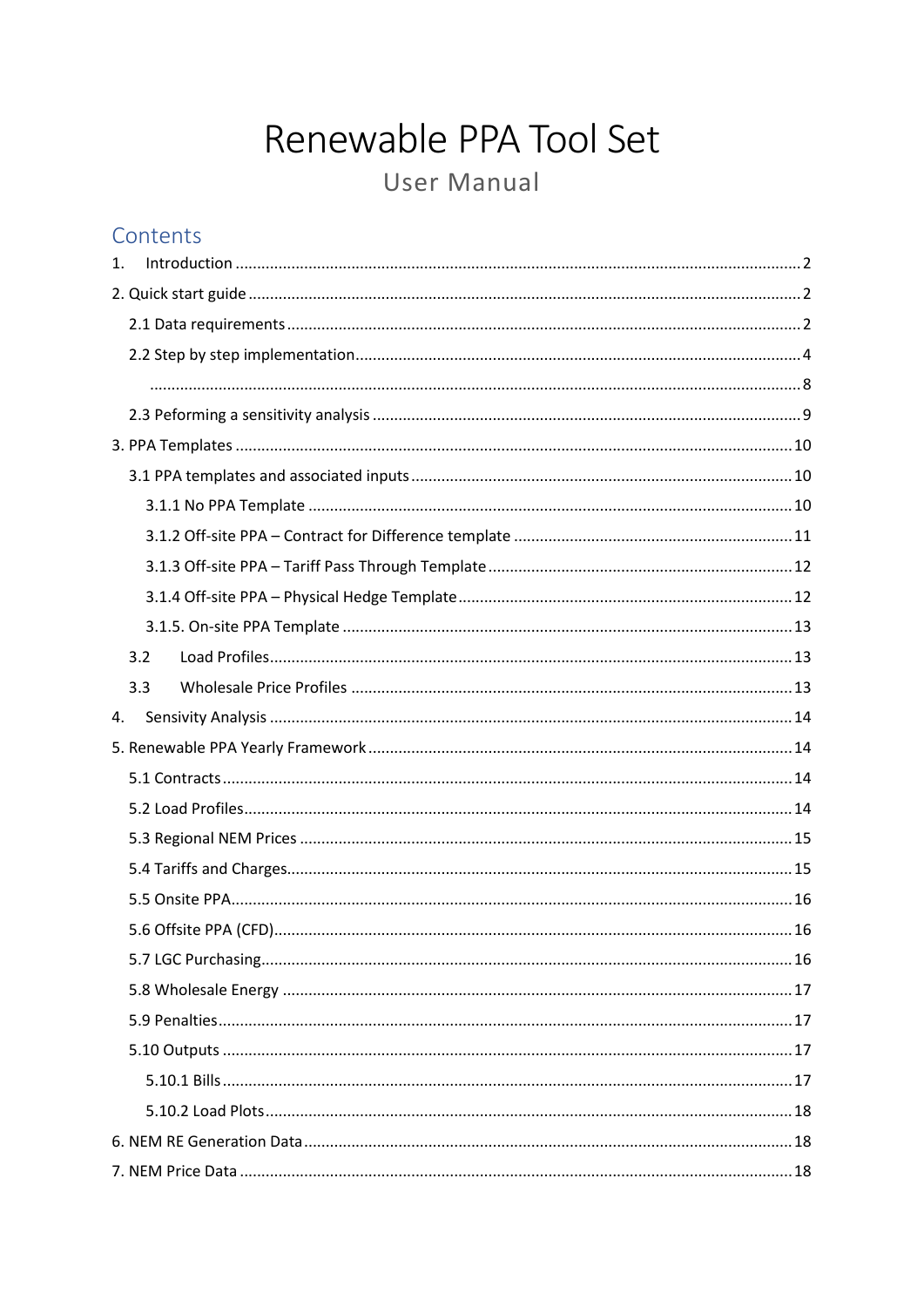# <span id="page-1-0"></span>1. Introduction

The PPA Tool Set consists of a series of Microsoft Excel workbooks developed to assist in the creation of cash flow models for Renewable PPAs. Multiple workbooks are used to allow the tool to be implemented in MS Excel despite the large amount of data required. Each workbook is briefly described below and then in more detail in subsequent sections.

**Multi-factor Senitivity Analysis Tool for Renewable PPAs (MSAT-PPA)** – This workbook is broken down into three sections:

- 1. PPA Yearly Framework: This set of tabs creates the contract structures and calculates the cashflows on yearly basis
- 2. PPA Templates: This set of tabs enables the users to easily model a set of predefined PPA contract structures based on templates, that are then analyised automatically by the Yearly Framework.
- 3. Sensivity Analysis: This tab enables the user to create and analyise large sets of alternative scenarios inorder to determine the sentivity of cashflows to contract variables.

**NEM RE Generation Data** – This workbook provides half-hourly historical utility-scale solar and wind data from the NEM. It provides the data pre-formatted for compatibility with the Yearly Framework workbook and the Yearly Templates workbook.

**NEM Price Data** – This workbook provides half-hourly historical wholesale price data from the NEM. It provides the data pre-formatted for compatibility with the Yearly Framework workbook and the Yearly Templates workbook.

# <span id="page-1-1"></span>2. Quick start guide

This section of the manual aims to provide a concise guide for first time users. It assumes users are following one of the two recommended approaches outlined below, but it may still be helpful for those adopting another approach.

#### *Users who do not currently have a PPA*

For users who have not signed a PPA, it is easiest to start using the tool by modelling their current retail arrangement. This allows the user to check the modelling results against electricity bills they have already received, an important step in ensuring the model has been set up correctly. Afterwards, the user can implement different PPA frameworks and compare them to their current retail contract.

#### *Users who have already signed a PPA*

For users who have signed a PPA but wish to use the tool to model future scenarios, it is easiest to begin by using the tool to model their current PPA. This allows the user to check the modelling results against current electricity bills they have already received under the PPA, an important step in ensuring the model has been set up correctly.

# <span id="page-1-2"></span>2.1 Data requirements

The tool requires the appropriate data in order to produce meaningful results, including load data, renewable generation data, tariffs, etc. The subsections below describe in detail the data requirements.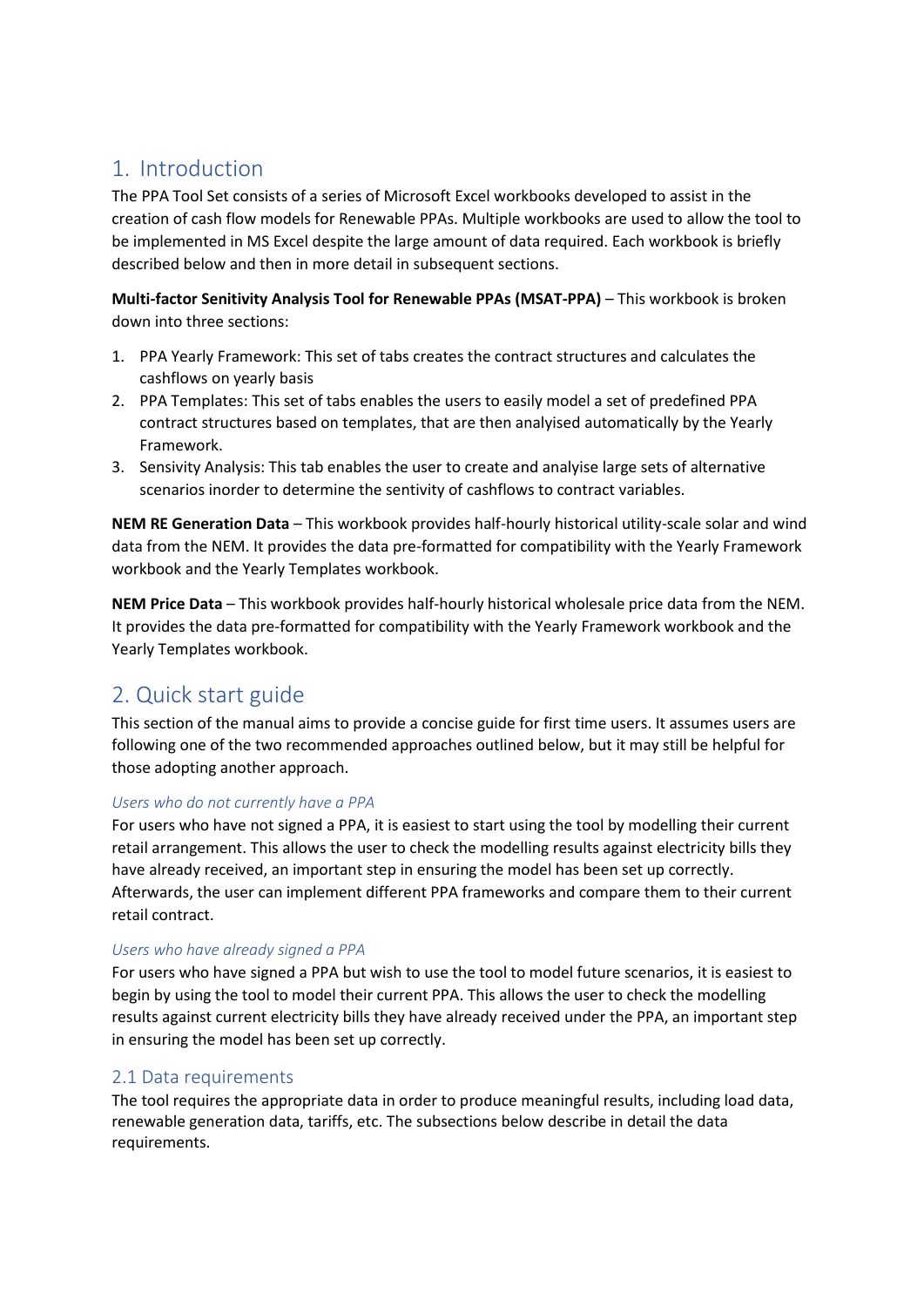#### *Data for standard retail agreement modelling*

A user starting by modelling their current retail arrangement would require the following data.

**Load profile:** a half-hourly load profile that covers at least one historical billing period. This should be in a two-column format, with the first column a datetime format like "YYY/MM/DD HH:MM", or a format that is similarly interpretable by Excel. The second column should be the energy used over the preceding half hour in kWh. Note this example assumes that there is not onsite generation and hence the user does not need to consider whether the load profile is gross or net.

**Tariff details:** a summary of the tariffs paid under the current retail agreement. These are usually provided as part of an electricity bill. Additional documents may be needed if the bill does not provide the time of use parameters i.e. during which hours do peak and off-peak charges apply.

#### *Data for PPA modelling*

A user starting by modelling their current PPA would require the data listed above in addition to the data described below. Note that if an onsite generation PPA is being modelled, then a gross load profile is needed.

**Renewable energy generation profile:** a half hourly generation profile, using the same format described above for the load profile. Profiles for NEM registered scheduled and semi-scheduled generators can be accessed in the Generation Data workbook (for calendar years 2011 - 2018).

**NEM price:** a half-hourly wholesale price profile using the same format described above for the load profile. The profile should be for the region in which the load and generator are situated. Profiles for NEM regions can be accessed in the NEM Price Data workbook (for calendar years 2011 - 2018).

**PPA structure and details –** A detailed description of how the PPA is structured, answering questions such as does the PPA operate through a Contract for Difference (CFD), a tariff pass through, a physical hedge, or on-site provision of generation. How is the volume traded through the PPA determined? How are LGCs traded? Are there financial penalties/compensation for the generator missing production targets etc. The details would also need to include any prices and volumes specified in the contract.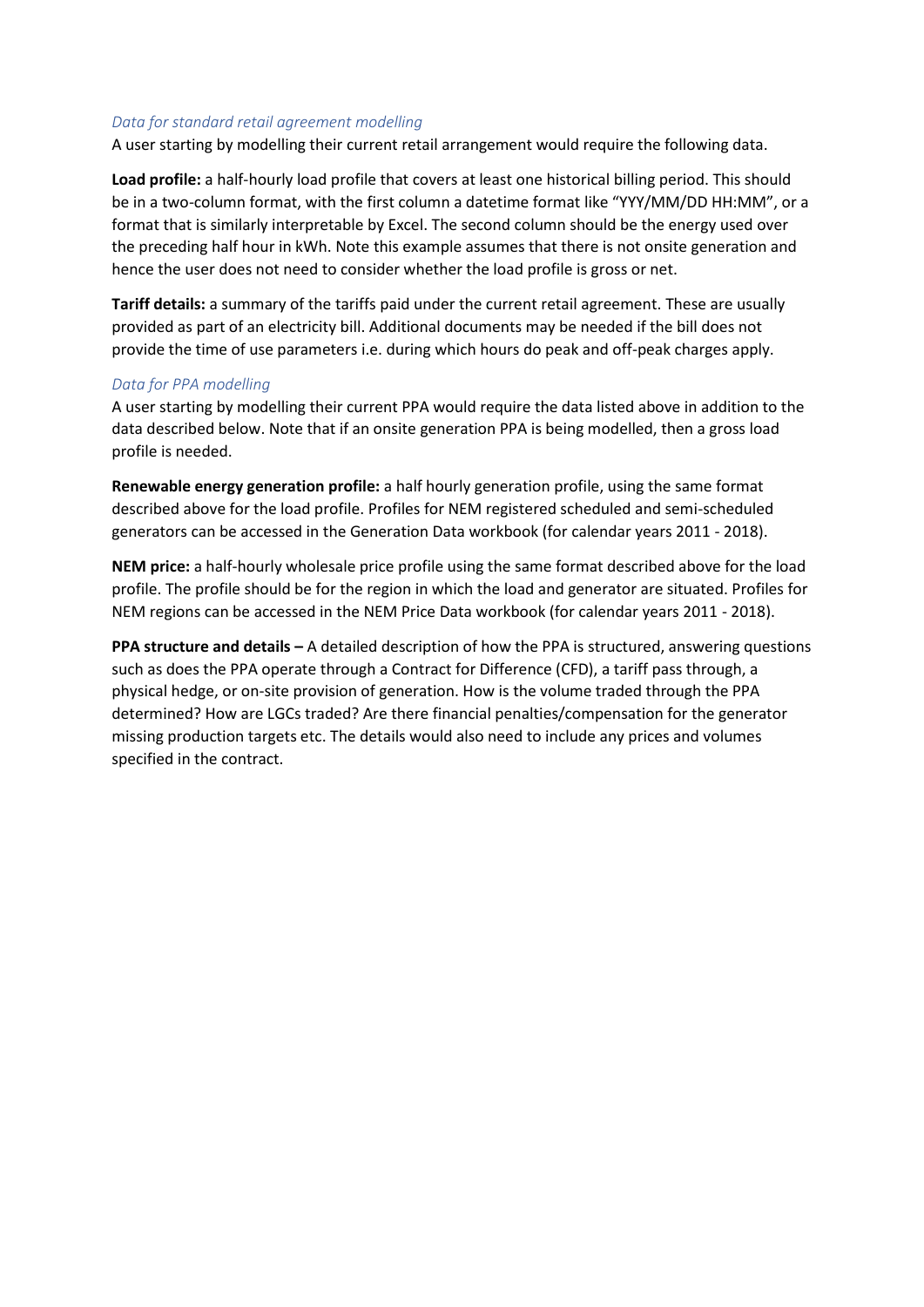# <span id="page-3-0"></span>2.2 Step by step implementation

#### **1. Color scheme guide**

The sreenshots in this section follow the legend shown below.

| Label                                  |
|----------------------------------------|
| Input: select option                   |
| Input: select profile                  |
| Input: numeric                         |
| Input: text                            |
| Input: datetime                        |
| Not available due to current selection |

#### **2. Adding a new load profile**

a. Delete all data and profile IDs from the inputs section of '3.2 - Load & Gen Profiles' tab, the result should be as below.

| Profile ID |  |  |  |  |  |              |  |
|------------|--|--|--|--|--|--------------|--|
| Datetime   |  |  |  |  |  | Energy (kWh) |  |
|            |  |  |  |  |  |              |  |
|            |  |  |  |  |  |              |  |
|            |  |  |  |  |  |              |  |
|            |  |  |  |  |  |              |  |
|            |  |  |  |  |  |              |  |
|            |  |  |  |  |  |              |  |

b. Copy datetime and load columns into the sheet, also provide a ID for the profile, the result should be as below. Note the first datetime is half an hour into the year because it records the total kWh for the preceding half hour. Also, note all subsequent load and generator profiles need to cover the same time period.

| Profile ID       | Input Load |  |  |              |  |
|------------------|------------|--|--|--------------|--|
| Datetime         |            |  |  | Energy (kWh) |  |
| 1/01/2018 0:30   | 7,171.00   |  |  |              |  |
| $1/01/2018$ 1:00 | 7,102.00   |  |  |              |  |
| 1/01/2018 1:30   | 7,843.00   |  |  |              |  |
| 1/01/2018 2:00   | 7,586.00   |  |  |              |  |
| 1/01/2018 2:30   | 7,132.00   |  |  |              |  |
| 1/01/20183:00    | 8 385 00   |  |  |              |  |

#### **3. Adding a generator profile (if required for PPA modelling)**

Copy the generator profile into the '3.2 - Load & Gen Profiles ' tab, as for the load profile.

| Profile ID     | Input Load | <b>RE</b> Generator |  |              |  |
|----------------|------------|---------------------|--|--------------|--|
| Datetime       |            |                     |  | Energy (kWh) |  |
| 1/01/2018 0:30 | 7.171.00   | 0.00                |  |              |  |
| 1/01/2018 1:00 | 7,102.00   | 0.00                |  |              |  |
| 1/01/2018 1:30 | 7,843,00   | 0.00                |  |              |  |
| 1/01/2018 2:00 | 7.586.00   | 0.00                |  |              |  |
| 1/01/2018 2:30 | 7,132.00   | 0.00                |  |              |  |
| 1012222222     | 0.205.00   | 0.00                |  |              |  |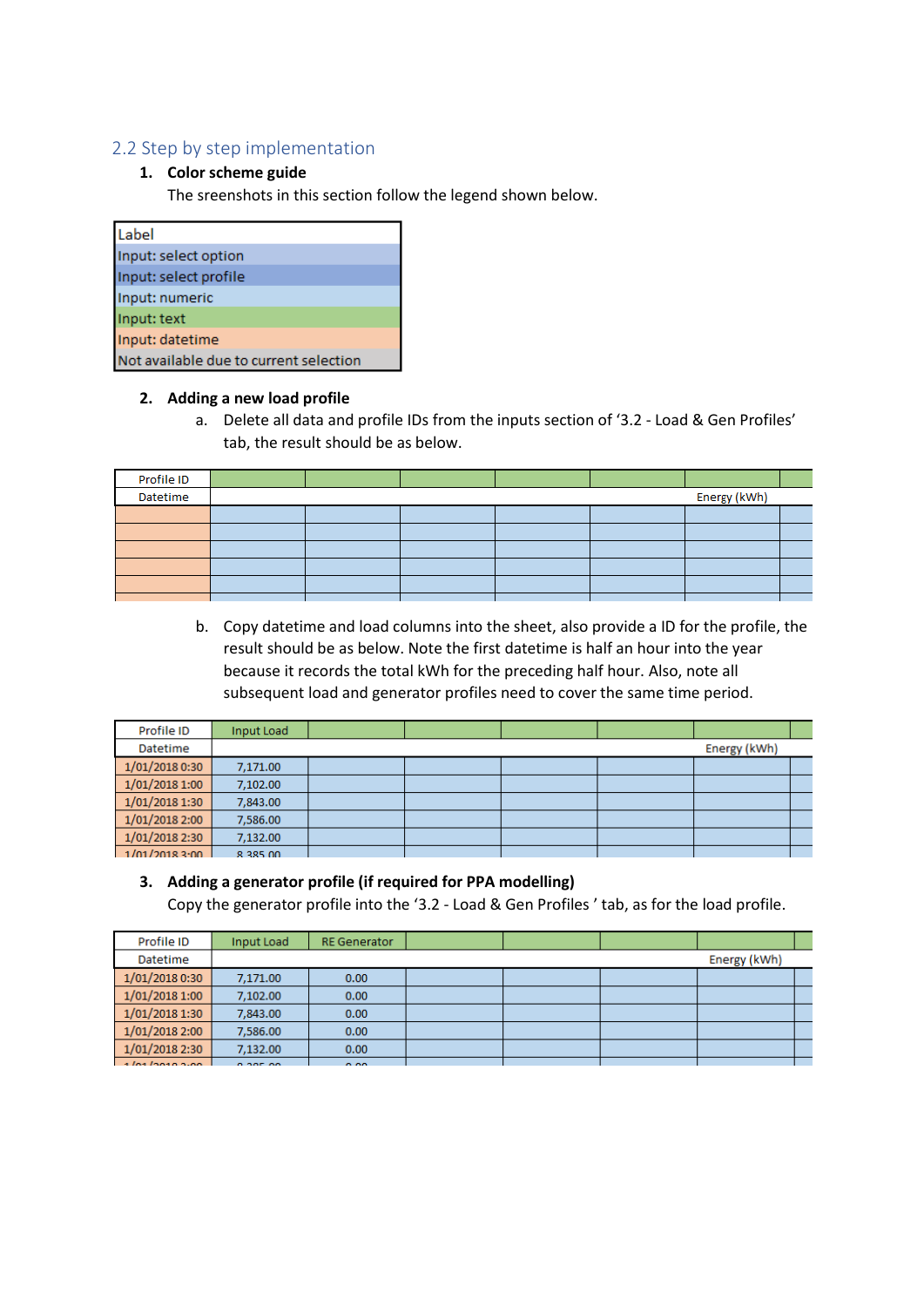#### **4. Adding a price profile (if required for PPA modelling)**

In the '3.3 - Wholesale Price Pofiles' tab, delete any pre-existing data, including datetimes, then copy the datetime and price data into the sheet and provide an ID for the profile. Then select if the profile should be scaled and to what value. The result should be as below.

| Normalise        | <b>TRUE</b>     | Normalise to: | 80.00 |                |
|------------------|-----------------|---------------|-------|----------------|
|                  |                 |               |       |                |
| Price Profile ID | <b>NSW 2018</b> |               |       |                |
| Datetime         |                 |               |       | Price (\$/MWh) |
| 1/01/2018 0:30   | 91.86           |               |       |                |
| 1/01/2018 1:00   | 88.83           |               |       |                |
| 1/01/2018 1:30   | 73.62           |               |       |                |
| 1/01/2018 2:00   | 71.49           |               |       |                |
| 1/01/2018 2:30   | 69.27           |               |       |                |
| 101/20102.00     | CO AA           |               |       |                |

### **5. Selecting the PPA template**

a. On the '3.1 - Contract Details' tab, if the user is modelling their standard retail agreement then the active template should be set to 'No PPA'.

# Select PPA template

Select active template: **No PPA** 

# **Provide PPA details**

| Off-site - Contract for Difference<br>Off-site - Tariff Pass Through<br>Off-site - Physical Hedge<br>On-site RE Generator |                       |
|---------------------------------------------------------------------------------------------------------------------------|-----------------------|
| No PPA                                                                                                                    |                       |
| <b>Wholesale Price ID</b>                                                                                                 | <b>NSW 2018</b>       |
| Wholesale Exposure Volume                                                                                                 | All RE                |
| Load ID                                                                                                                   | <b>Input Load</b>     |
| Generator ID                                                                                                              | <b>RE</b> Generator   |
| PPA Volume                                                                                                                | <b>RE Uptill Load</b> |
| <b>PPA Price</b>                                                                                                          | 50.00                 |
| Excess RE Purchase Price (\$/MWh)                                                                                         | 1.00                  |
| Excess RE Sale Price (\$/MWh)                                                                                             | 2.00                  |
| LGC Volume Type                                                                                                           | Frac Load             |
| LGC Purhcase Volume (MWH, Fraction)                                                                                       | 1.00                  |
| LGC Purchase Price (\$/MWH)                                                                                               | 0.00                  |
| Yearly Target (MWh)                                                                                                       | 33,000.00             |
| <b>Target Period</b>                                                                                                      | Monthly               |
| Short Fall Penalty (\$/MWh)                                                                                               | 15.00                 |
| Yearly LGC target (LGC)                                                                                                   | 0.00                  |
| Yearly LGC short fall penalty (\$/LGC)                                                                                    | 0.00                  |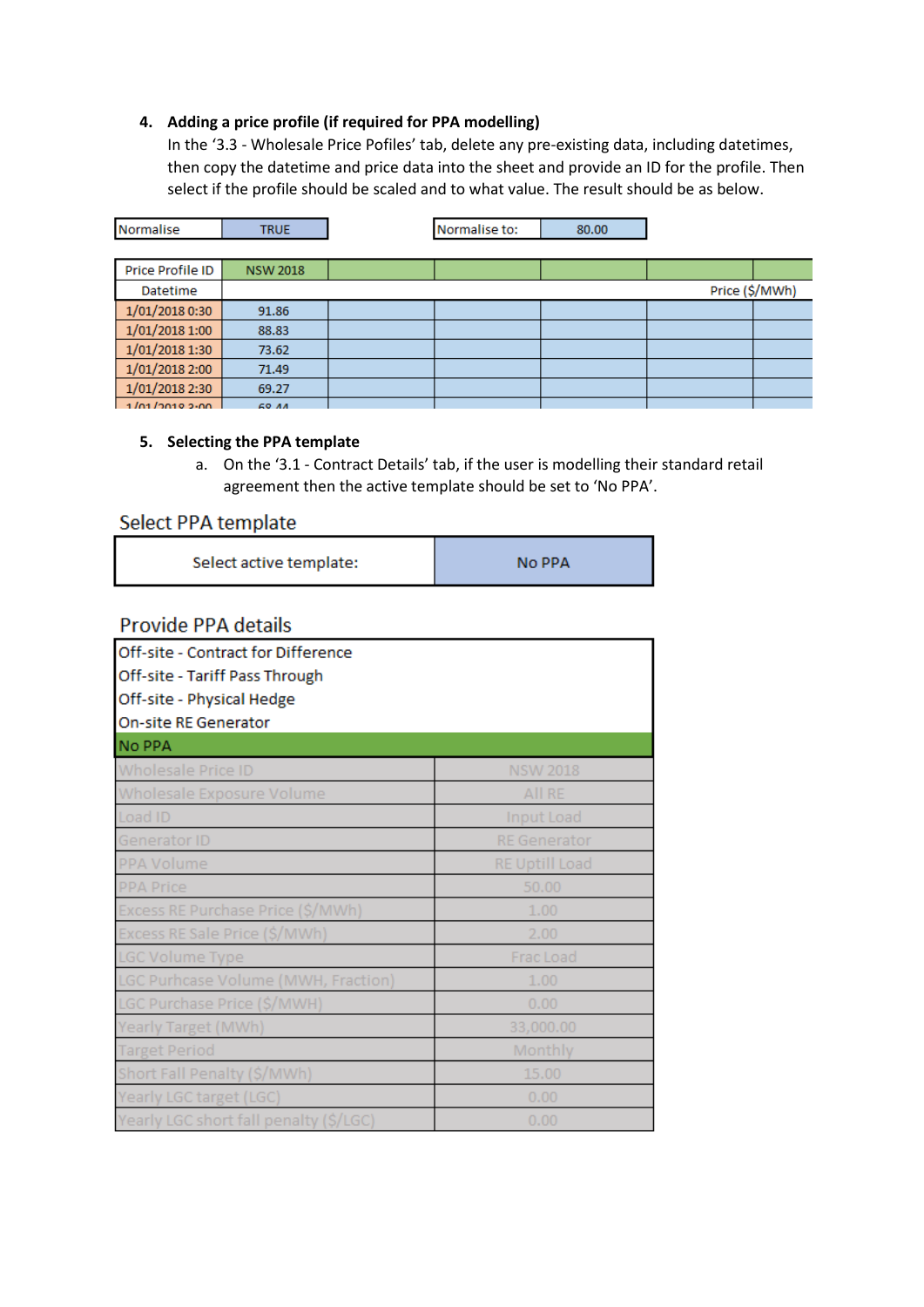b. If the user is modelling a PPA, then they need to select the relevant template at this point. This will activate the required inputs, as shown below. Further information on each template and the inputs required are provided in section 3.1.

# Select PPA template

| Select active template: | Off-site - Contract for |
|-------------------------|-------------------------|
|                         | <b>Difference</b>       |

# Provide PPA details

| Off-site - Contract for Difference     |                       |
|----------------------------------------|-----------------------|
| Off-site - Tariff Pass Through         |                       |
| Off-site - Physical Hedge              |                       |
| <b>On-site RE Generator</b>            |                       |
| <b>No PPA</b>                          |                       |
| Wholesale Price ID                     | <b>NSW 2018</b>       |
| Wholesale Exposure Volume              | <b>All RE</b>         |
| Load ID                                | Input Load            |
| <b>Generator ID</b>                    | <b>RE</b> Generator   |
| <b>PPA Volume</b>                      | <b>RE Uptill Load</b> |
| <b>PPA Price</b>                       | 50.00                 |
| Excess RE Purchase Price (\$/MWh)      | 1.00                  |
| Excess RE Sale Price (\$/MWh)          | 2.00                  |
| LGC Volume Type                        | Frac Load             |
| LGC Purhcase Volume (MWH, Fraction)    | 1.00                  |
| LGC Purchase Price (\$/MWH)            | 0.00                  |
| Yearly Target (MWh)                    | 33,000.00             |
| <b>Target Period</b>                   | Monthly               |
| Short Fall Penalty (\$/MWh)            | 15.00                 |
| Yearly LGC target (LGC)                | 0.00                  |
| Yearly LGC short fall penalty (\$/LGC) | 0.00                  |

#### **6. Setting loss factors**

a. If just a retail agreement is being modelled, then only the load's loss factors are required. The result should be as shown.

# Provide loss factor details

| Loss factor details  |      |  |  |  |
|----------------------|------|--|--|--|
| Load MLF             | 0.90 |  |  |  |
| Load DLF             | 1.00 |  |  |  |
| Generator MLF        | 1.00 |  |  |  |
| <b>Generator DLF</b> | 1.00 |  |  |  |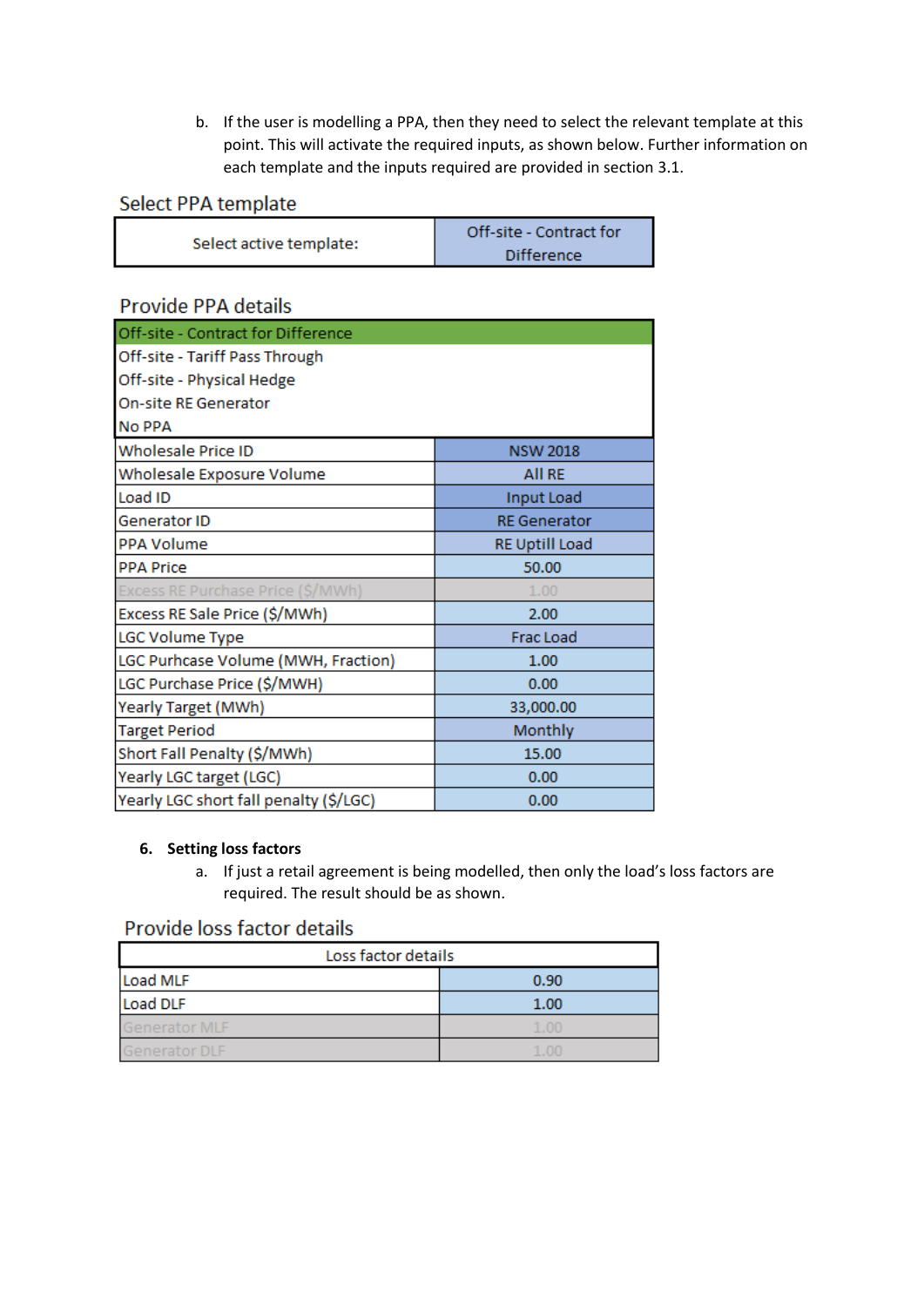b. In the case of modelling a physical hedge PPA, the RE Generators' MLF and DLF must also be provided.

# Provide loss factor details

| Loss factor details  |      |  |  |  |
|----------------------|------|--|--|--|
| Load MLF             | 0.90 |  |  |  |
| Load DLF             | 1.00 |  |  |  |
| Generator MLF        | 1.00 |  |  |  |
| <b>Generator DLF</b> | 1.00 |  |  |  |

## **7. Setting time of use tariffs**

In most cases, a set of Time of Use Tariffs that cover both the energy and network components of the user's retail agreement will be needed. Network and Energy components should be separated, and then further broken down into Peak, Shoulder and Off-Peak components. Note, if some charges don't apply in the retail agreement, i.e. there is no Shoulder component, then these do not need to be specified. Additionally, Peak, Shoulder and Off-Peak charges need to be further broken down, into Weekday and Weekend versions, and potentially into AM and PM versions if they apply to separate time periods throughout the day. An example set of tariffs is shown below to illustrate this.

| <b>Time of Use Tariffs</b> |                    |                       |                 |       |  |
|----------------------------|--------------------|-----------------------|-----------------|-------|--|
| Charge Type                | <b>Charge Name</b> | <b>Charge Version</b> | Volume Type     | Rate  |  |
| Energy                     | Off Peak           | Weekday               | Energy (\$/MWh) | 65.00 |  |
| <b>Energy</b>              | Shoulder           |                       | Energy (\$/MWh) | 70.00 |  |
| <b>Energy</b>              | Peak               | AM.                   | Energy (\$/MWh) | 85.00 |  |
| Energy                     | Peak               | <b>PM</b>             | Energy (\$/MWh) | 85.00 |  |
| Energy                     | Off Peak           | Weekend               | Energy (\$/MWh) | 65.00 |  |
| <b>Network</b>             | Shoulder           |                       | Energy (\$/MWh) | 24.00 |  |
| <b>Network</b>             | Off Peak           | Weekday               | Energy (\$/MWh) | 15.00 |  |
| <b>Network</b>             | Peak               |                       | Energy (\$/MWh) | 30.00 |  |
| <b>Network</b>             | Off Peak           | Weekend               | Energy (\$/MWh) | 15.00 |  |
|                            |                    |                       |                 |       |  |

#### Provide time of use tariff details

Tariffs are broken down into subcomponents. Note the combination of Charge Type, Charge Name and Charge Version is *unique for each row, this allows the tool to accurately attribute a cost to each charge.* 

| <b>Time of Use Tariffs</b> |                       |                    |       |         |
|----------------------------|-----------------------|--------------------|-------|---------|
| <b>Charge Name</b>         | <b>Charge Version</b> | <b>Volume Type</b> | Rate  |         |
| <b>Off Peak</b>            | Weekdav               | Energy (\$/MWh)    | 65.00 |         |
| Shoulder                   |                       | Energy (\$/MWh)    | 70.00 | 8       |
| Peak                       | <b>AM</b>             | Energy (\$/MWh)    | 85.00 | ᠊ᠣ      |
| Peak                       | <b>PM</b>             | Energy (\$/MWh)    | 85.00 |         |
| Off Peak                   | Weekend               | Energy (\$/MWh)    | 65.00 |         |
| Shoulder                   |                       | Energy (\$/MWh)    | 24.00 | aramete |
| <b>Off Peak</b>            | Weekday               | Energy (\$/MWh)    | 15.00 | ū       |
| Peak                       |                       | Energy (\$/MWh)    | 30.00 |         |
| <b>Off Peak</b>            | Weekend               | Energy (\$/MWh)    | 15.00 |         |
|                            |                       |                    |       |         |



*The Weekend Hours of Applicability table allows the user to set the weekday hours during which each charge applies. Note charges that are discontinuous such as the 'Energy Peak' charge, are broken into separate versions. Charges that are discontinuous only over the 23 h to 0 h step, such as the 'Network Off Peak' charge, can be represented in a single charge.*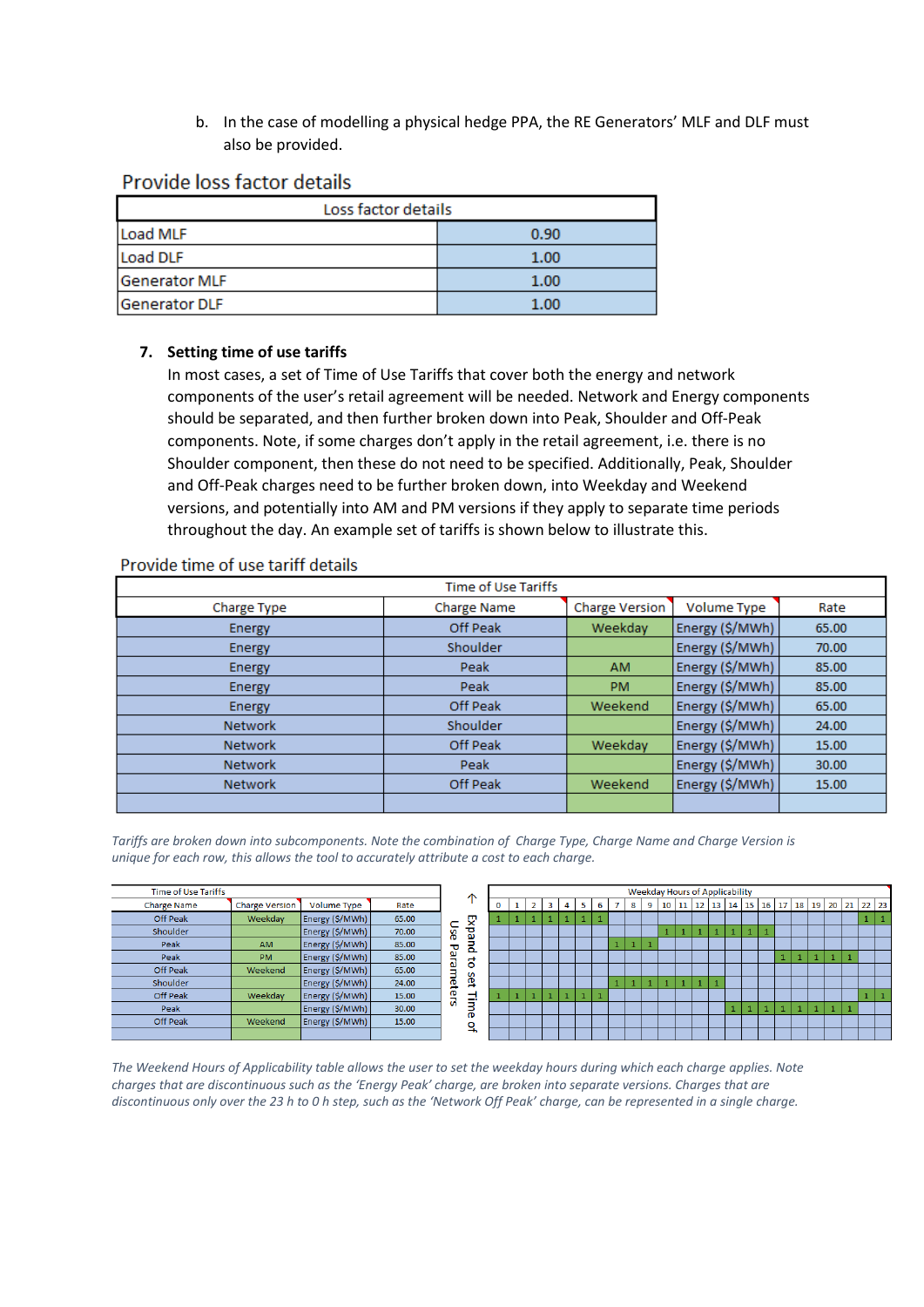<span id="page-7-0"></span>

*The Weekend Hours of Applicability table allows the user to set the weekend hours during which each charge applies. The*  same rules apply to the use of this table as for the corresponding weekday table. Note that charges applying to the *weekend need to be separate versions to those applying to the weekdays.*

#### **8. Setting the flat rate tariffs**

Flat rate tariffs are set similarly to time of use tariffs, except they apply at all times, this means there is no need to break charges down into multiple versions.

| <b>Flat Rate Charges</b>             |                     |              |                   |       |  |  |  |
|--------------------------------------|---------------------|--------------|-------------------|-------|--|--|--|
| Charge Type                          | <b>Charge Name</b>  | Volume Type  | Rate              |       |  |  |  |
| <b>Network</b>                       | <b>Access</b>       |              | Fixed (\$/day)    | 45.00 |  |  |  |
|                                      |                     |              | <b>Max Demand</b> |       |  |  |  |
| <b>Peak Demand</b><br><b>Network</b> |                     | (\$/MVA/day) | 50.00             |       |  |  |  |
| Market                               | <b>NEM Adm</b>      |              | Energy (\$/MWh)   | 0.80  |  |  |  |
| Market                               | NEM Ancillary Serv. |              | Energy (\$/MWh)   | 0.10  |  |  |  |
| Environmental                        | <b>LREC</b>         |              | Energy (\$/MWh)   | 7.00  |  |  |  |
| Environmental                        | <b>SRES</b>         |              | Energy (\$/MWh)   | 1.00  |  |  |  |
| Environmental                        | <b>NESC</b>         |              | Energy (\$/MWh)   | 1.00  |  |  |  |
| Metering and Other                   | Meter Charge        |              | Fixed (\$/day)    | 1.00  |  |  |  |

Provide flat rate tariff details

#### **9. Running the calculations**

The online version of the tool is saved with automatic calculations turned off to improve the user experience. Calculations can be run by using the button provided, or by using the F9 key on windows.

# Press to run calculations (use F9 to run the model from any tab)

Run calculations

#### **10. Review the outputs**

The outputs can be reviewed in the "4.2 - Bills" tab.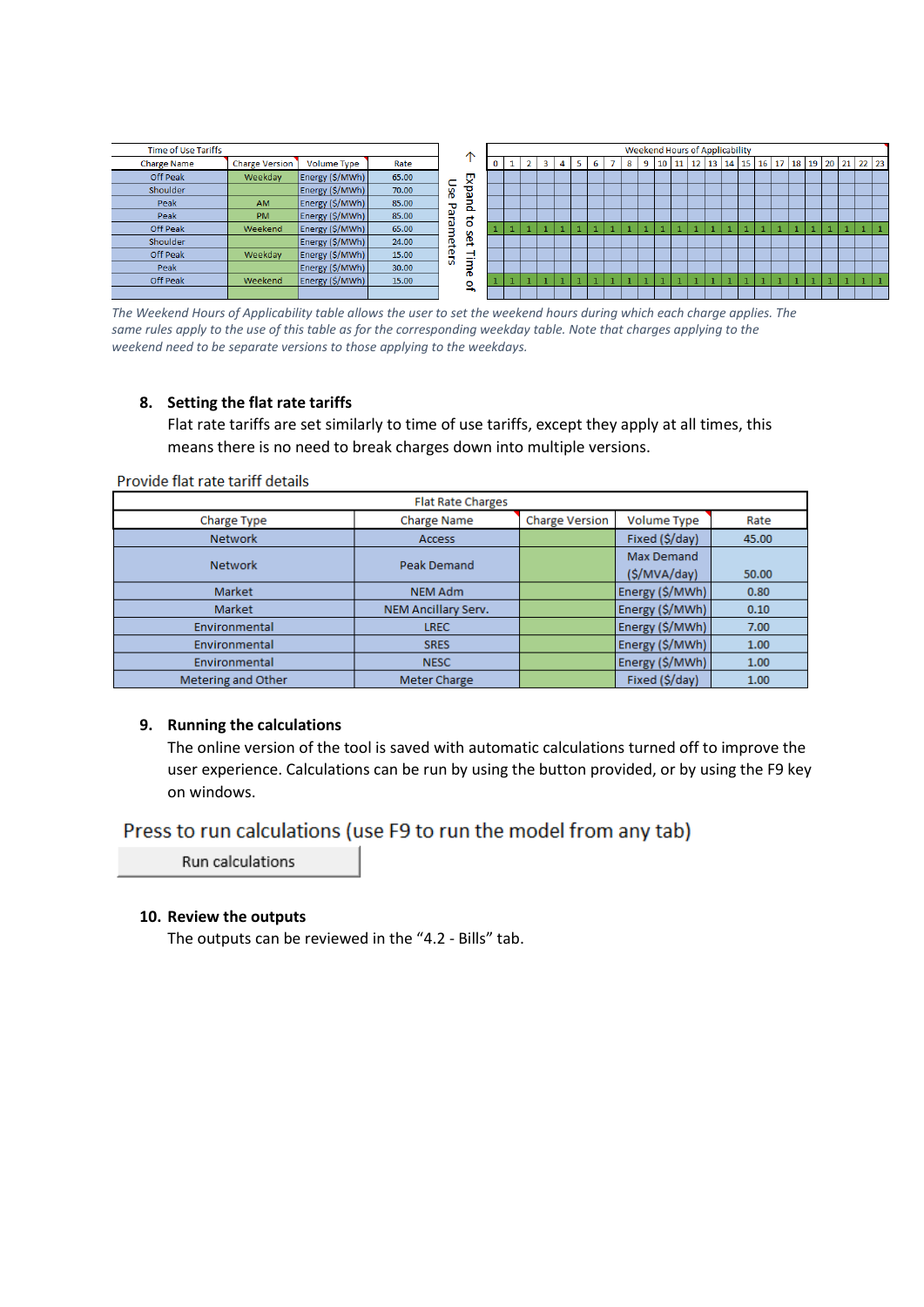## <span id="page-8-0"></span>2.3 Peforming a sensitivity analysis

A sensitivity analysis can be performed using the '2 - Sensitivity Analysis' tab.

1. Use the 'Import Base Case' button, to setup the sensitivity analysis with a base case scenario that reflects the current state of the 'Template' tabs

| Control panel           |      |                  |                      |  |
|-------------------------|------|------------------|----------------------|--|
| Scenario count          |      |                  |                      |  |
| Scenarios done          |      | Import Base Case | Run Scenarios        |  |
| Time per scenario (s)   | 5.00 |                  |                      |  |
| Estimated runtime (min) | 0.08 |                  | Activate Scenario -> |  |
| Time left (min)         | 0.08 | Update Estimates |                      |  |

#### Multi-factor Sensitivity Analysis Input Variants

| Input name ranges               | Input ID              |   |   |   |   |   |  |
|---------------------------------|-----------------------|---|---|---|---|---|--|
|                                 |                       | 2 | 3 | 4 | 5 | 6 |  |
|                                 | Off-site -            |   |   |   |   |   |  |
|                                 | Contract for          |   |   |   |   |   |  |
| <b>PPA</b>                      | <b>Difference</b>     |   |   |   |   |   |  |
| Wholesale Price ID              | <b>NSW 2018</b>       |   |   |   |   |   |  |
| Average_Wholesale_Price         | 80.00                 |   |   |   |   |   |  |
| Wholesale Exposure Volume       | All RE                |   |   |   |   |   |  |
| Load ID                         | Input Load            |   |   |   |   |   |  |
| Generator ID                    | <b>RE</b> Generator   |   |   |   |   |   |  |
| PPA Volume                      | <b>RE Uptill Load</b> |   |   |   |   |   |  |
| <b>PPA Price</b>                | 50.00                 |   |   |   |   |   |  |
| <b>Evroce RE Durchaso Drico</b> | 1.00                  |   |   |   |   |   |  |

2. Then use Input ID columns 2 to 10 to add additional input varaints, you do not need to add extra varaints for all inputs, but each input should have an input in column 1, which can be zero if needed. Press 'Update Estimates' to get the number of scenarios and expected runtime, note using 5 s as the 'Time per scenario' should result in a pessimistic runtime estimates, good quality laptops can achieve 3 s.

#### Control panel

| Scenario count                 | 24   |                  |                      |  |  |
|--------------------------------|------|------------------|----------------------|--|--|
| Scenarios done                 |      | Import Base Case | Run Scenarios        |  |  |
| Time per scenario (s)          | 5.00 |                  |                      |  |  |
| <b>Estimated runtime (min)</b> | 2.00 |                  |                      |  |  |
| Time left (min)                | 2.00 | Update Estimates | Activate Scenario -> |  |  |

#### Multi-factor Sensitivity Analysis Input Variants

|                                 | Input ID                          |                       |        |   |   |   |  |
|---------------------------------|-----------------------------------|-----------------------|--------|---|---|---|--|
| Input name ranges               |                                   | 2                     | 3      | 4 | 5 | 6 |  |
|                                 | Off-site -                        |                       |        |   |   |   |  |
| <b>PPA</b>                      | Contract for<br><b>Difference</b> | No PPA                |        |   |   |   |  |
| Wholesale Price ID              | <b>NSW 2018</b>                   | Noon Trough           |        |   |   |   |  |
| Average_Wholesale_Price         | 80.00                             | 140.00                | 180.00 |   |   |   |  |
| Wholesale Exposure Volume       | All RE                            | <b>RE Uptill Load</b> |        |   |   |   |  |
| Load ID                         | Input Load                        |                       |        |   |   |   |  |
| Generator ID                    | <b>RE</b> Generator               |                       |        |   |   |   |  |
| PPA Volume                      | <b>RE Uptill Load</b>             |                       |        |   |   |   |  |
| <b>PPA Price</b>                | 50.00                             |                       |        |   |   |   |  |
| <b>Excess RF Purchase Price</b> | 1.00 <sub>1</sub>                 |                       |        |   |   |   |  |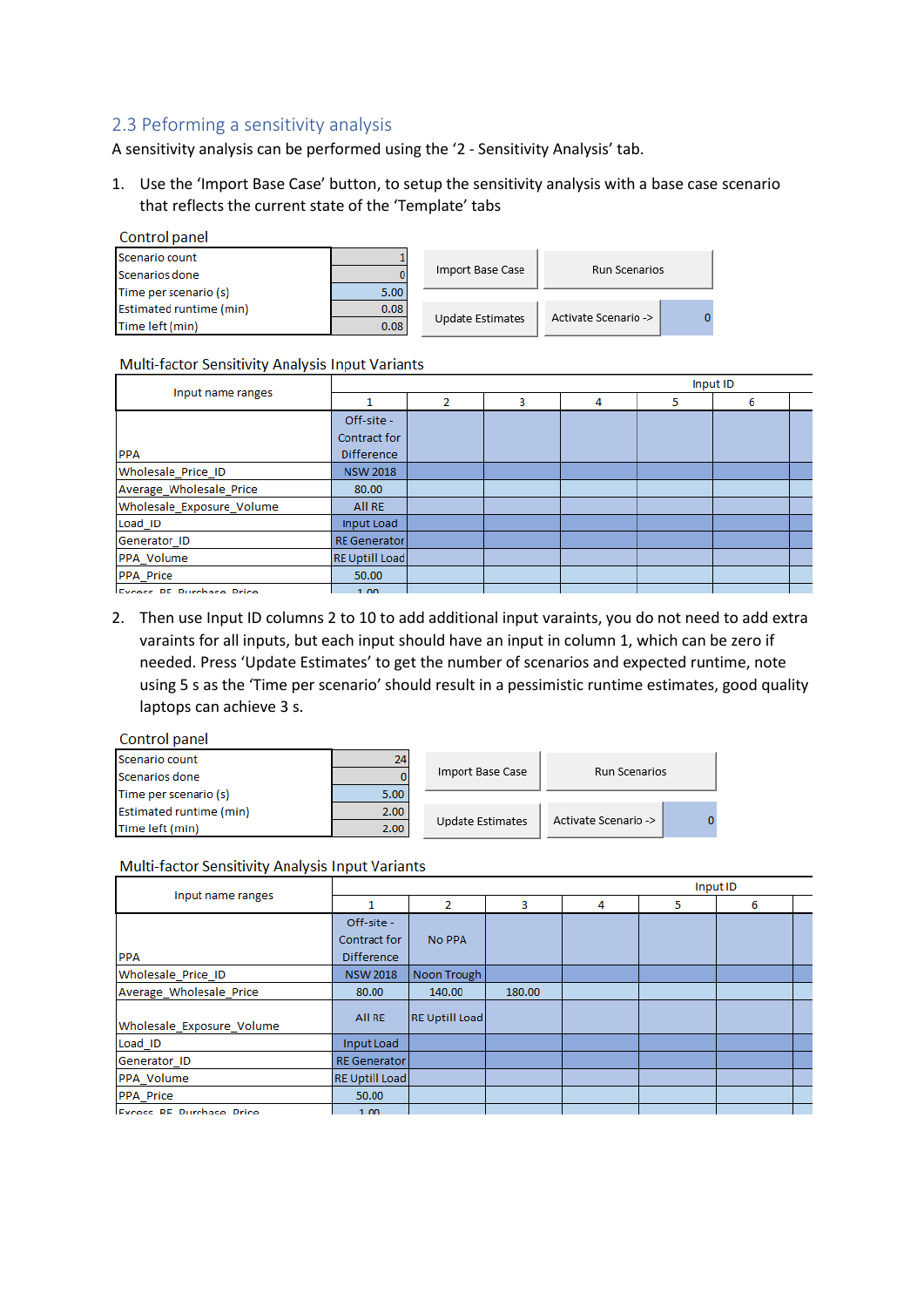3. The scenarios can then be run using the 'Run Scenarios' button, this should update 'Scenario Results' table, which can also be expanded, to show each scenarios input variables. Scenario '0' provides the base case results.

| Scenario ID<br>$\overline{\phantom{a}}$ | Retail Cost<br>$\overline{\phantom{a}}$ | PPA Cost<br>$\overline{\phantom{a}}$ | Carbon Abatment<br>$\overline{\phantom{a}}$ | <b>Total Cost</b> |
|-----------------------------------------|-----------------------------------------|--------------------------------------|---------------------------------------------|-------------------|
|                                         | \$12,635,567.06                         | \$1,558,077.89                       |                                             | 14,193,644.95     |
|                                         | \$12,635,567.06                         | \$1,504,038.64                       |                                             | 14,139,605.70     |
|                                         | \$12,635,567.06                         | \$1,391,201.69                       |                                             | 14,026,768.75     |
|                                         | \$12,635,567.06                         | \$1,295,518.33                       |                                             | 13,931,085.39     |
|                                         | \$12,635,567.06                         | \$1,279,950.88                       |                                             | 13,915,517.94     |
|                                         | \$12,635,567.06                         | \$1,156,504.79                       |                                             | 13,792,071.85     |
| o                                       | \$12,635,567.06                         | \$1,641,026.90                       |                                             | 14,276,593.96     |
|                                         | \$12,635,567.06                         | \$1,607,329.17                       |                                             | 14,242,896.23     |

#### **Scenario Results**

# <span id="page-9-0"></span>3. PPA Templates

The aim of the PPA Templates is to provide a detailed model of the cash flows resulting from a set of predefined PPA structures for one year of data. Currently, the cash flows are only considered from the perspective of the buyer (or 'load'). The '3.1 - Contract Details' tab allows the user to choose between various PPA contract templates and edit the contract details, the Yearly Framework tabs then read these inputs and construct the underlying cash flow model. If more fine-tuned control of the model is needed, the user can edit the links between the '3.1 - Contract Details' tab and the Framework tabs. The resulting cash flows can be viewed on the '4.2 - Bills' tab.

# <span id="page-9-1"></span>3.1 PPA templates and associated inputs

This section describes the PPA templates and the associated inputs on the '3.1 - Contract Details' tab. The effect of each input depends on the template selected. The selection of an active template on the '3.1 - Contract Details' tab controls the cash flow model implemented in the Yearly Framework tabs by moving various clauses on and off the 'Active' contract, while updating the inputs of each clause to match the selected template. First, the No PPA template is described, this acts as the base template, and the PPA templates subsequently described are implemented by adding clauses to the base template.

# <span id="page-9-2"></span>3.1.1 No PPA Template

This template models a standard retail agreement. It implements the following default configuration of the Yearly Framework tabs.

#### 1. **A Set of configurable Time of Use charges are placed on the contract**

These are implemented in the '5.4.1 - Clauses Tariffs' tab, up to 10 Time of Use charges can be configured. The following variables in this tab are linked to the corresponding inputs on the '3.1 - Contract Details' tab, the Charge Type, Charge Name, Charge Version, Volume Type and Rate. The variables Start Day, End Day, Start Hour and End Hour are linked to the tables 'Weekday Hours of Applicability' and 'Weekend Hours of Applicability' via the '7.2 - Tariff Start and End Calc' tab. The variables MLF and DLF are set the values given on the '3.1 - Contract Details' tab where the Charge Type is Energy, but no MLF or DLF values are used for other Charge Types. Note the following default settings, the Start Month and End Month are set so each charge applies to the whole year.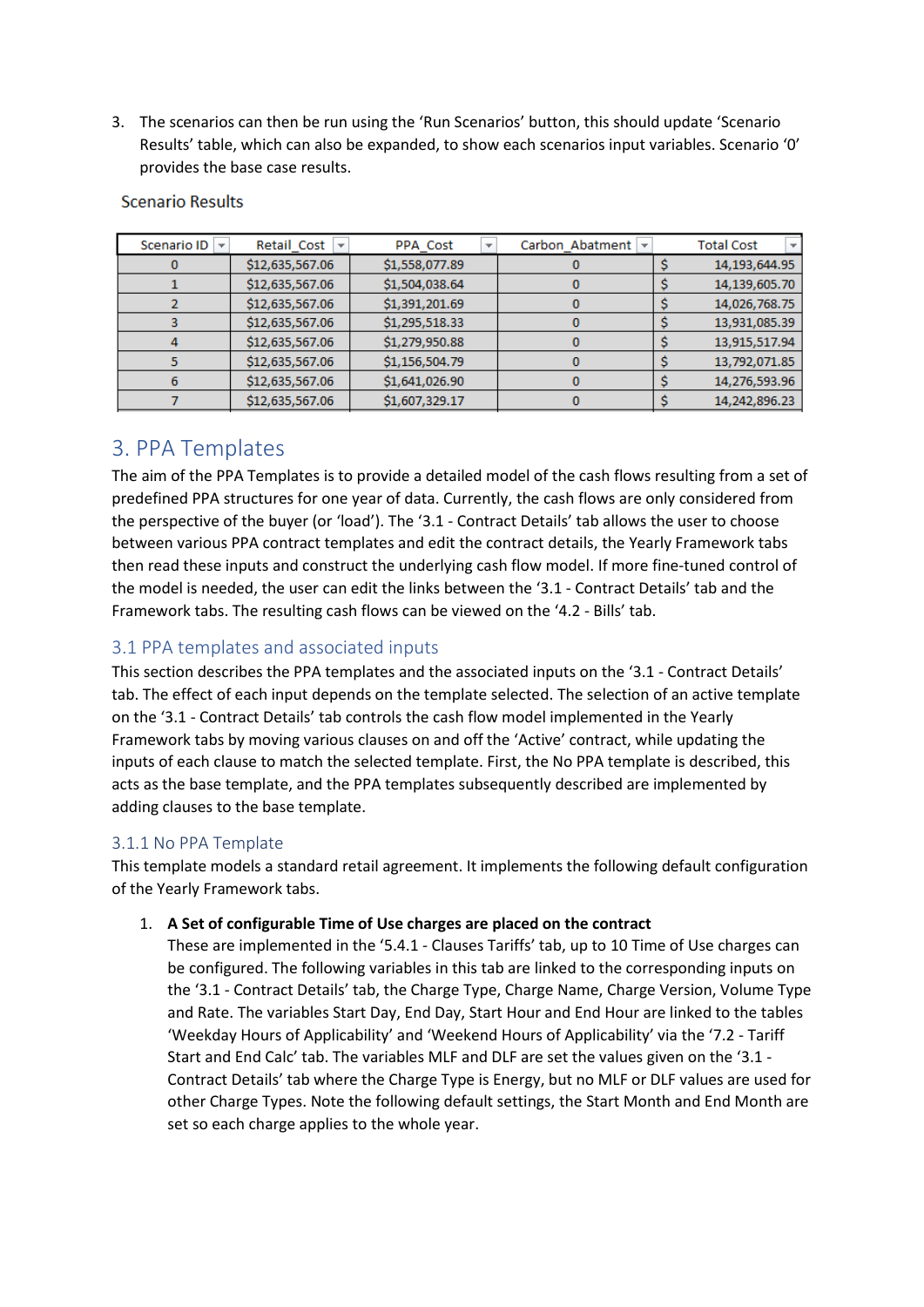#### 2. **A Set of configurable Flat Rate Charges are placed on the contract**

These are implemented in the '5.4.1 - Clauses Tariffs' tab, up to 8 flat rate charges can be configured. The following variables in this tab are linked to the corresponding inputs on the '3.1 - Contract Details' tab, the Charge Type, Charge Name, Charge Version, Volume Type, Rate. The variable MLF is not applied to any flat rate charges and the DLF variable is set to the value given on the '3.1 - Contract Details ' tab where the Charge Type is Environmental, no DLF values are used for other Charge Types.

## <span id="page-10-0"></span>3.1.2 Off-site PPA – Contract for Difference template

This template models a PPA implemented through a Contract for Difference (CFD) between the buyer and a RE Generator or Retailer. The cash flow implications for the buyer should be the same regardless of who the CFD is signed with (RE generator or Retailer). This template triggers the following changes in the Yearly Framework tabs:

- 1. **Set Tariff Energy Charges to only apply to the 'firming energy', so the buyer is only charged their regular energy charges when they are not buying energy at the wholesale price**  This is done in the '5.4.1 - Clauses Tariffs' tab by setting the Alt Load Profiles of Energy charges to values which override the default use of the user-specified load profile. The Alt Load Profile used is determined by the user-specified Wholesale Exposure Volume on the '3.1 - Contract Details' tab.
- 2. **Add an Excess RE charge to the contract to model the sale of excess energy** Predefined Excess RE charges in the '5.4.1 - Clauses Tariffs' tab are moved onto the 'Active' contract. The following variables for these charges are linked to the '3.1 - Contract Details' tab, the Rate is set to minus one times the Excess RE Sale Price. Note the following default settings, time of use parameters are set so the charge always applies, MLF and DLF variables are not used.

#### 3. **Add a CFD clause to the contract**

Predefined inputs in the '5.4.3 - Clauses Offsite PPA CFD' tab are moved onto the 'Active' contract. The following variables in this tab are linked to the '3.1 - Contract Details' tab, the Strike Price is set to the PPA Price, the Volume is set to the PPA Volume and the Price Profile is set to the Wholesale Price ID.

# 4. **Add a Wholesale Energy clause to the contract, that exposes the load to the wholesale price**

Predefined inputs in the '5.4.5 - Clauses Wholesale' tab are moved onto the 'Active' contract. The following variables in this tab are linked to the '3.1 - Contract Details' tab, the Price Profile is set to equal Wholesale Price ID, MLF set to equal the load MLF, DLF is set to equal load DLF and the Alt Load Profile is set to value that depends on the Wholesale Exposure Volume.

#### 5. **Add an LGC Purchasing clause to the contract**

Predefined inputs in the '5.4.4 - Clauses LGC Purchasing' tab are moved onto the 'Active' contract. The following variables in this tab are linked to the '3.1 - Contract Details' tab, the Volume Type is set to LGC Volume Type, Volume is set to LGC Purchase Volume, Price is set to LGC Purchase Price. Note the following default settings, the Period is set to 'Yearly' and the NEM Carbon Intensity is set to 0.8 t/MWh.

#### 6. **Add an Energy Production Penalties clause to the contract**

Predefined inputs in the '5.4.6 - Clauses Penalties' tab are moved onto the 'Active' contract. The following variables in this tab are linked to the '3.1 - Contract Details' tab, the Volume is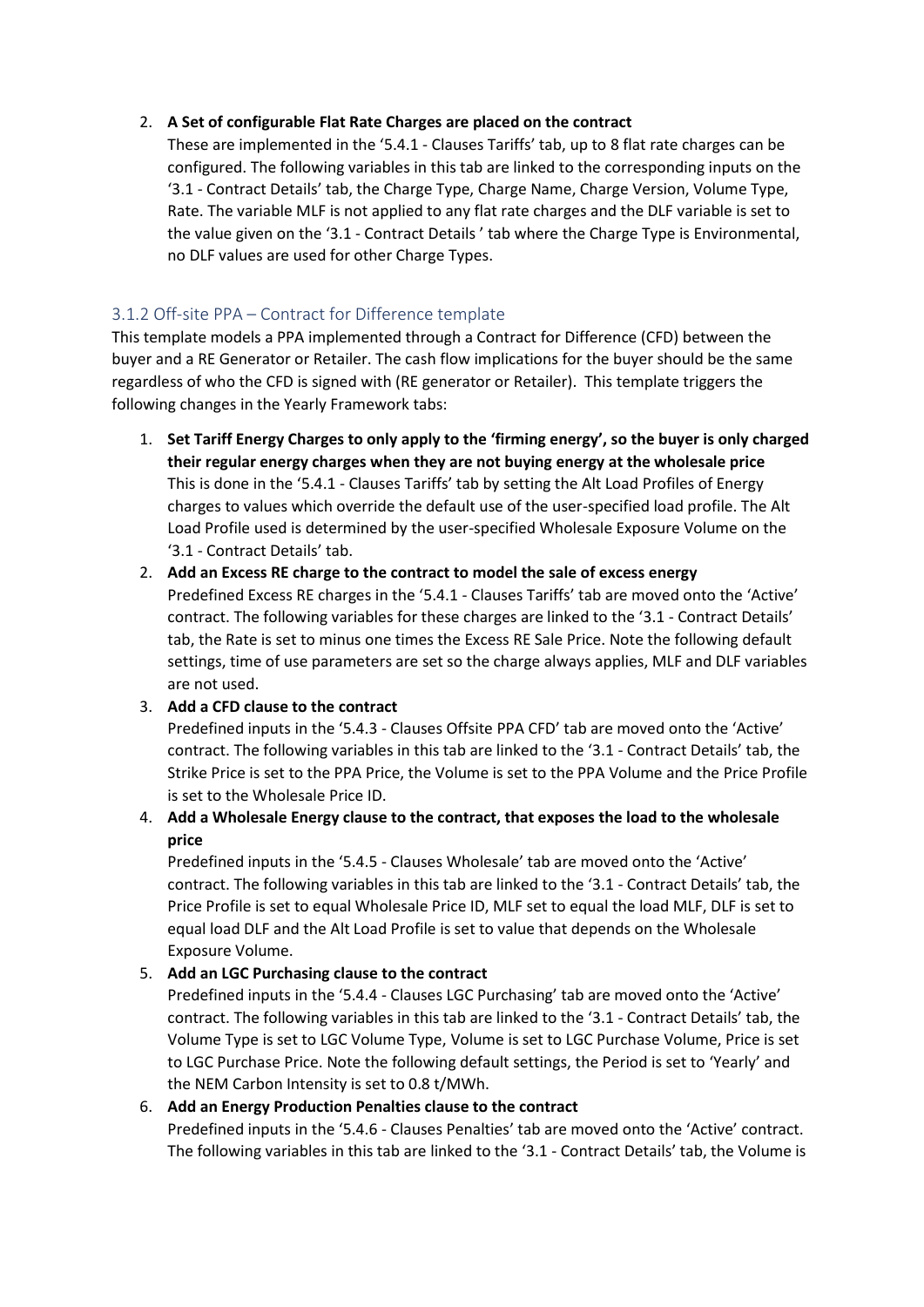set to Yearly Target devided by the number of target peroids per year, the Period is set to the Target Period, and the Price is set to Yearly Short Fall Penalty.

7. **Add an LGC Production Penalties clause to the contract**

Predefined inputs in the '5.4.6 - Clauses Penalties' tab are moved onto the 'Active' contract. The following variables in this tab are linked to the '3.1 - Contract Details' tab, Volume is set to Yearly LGC Target, Price is set to Yearly LGC Short Fall Penalty.

## <span id="page-11-0"></span>3.1.3 Off-site PPA – Tariff Pass Through Template

This template models a PPA implemented with a Tariff Pass Through arrangement between the buyer and retailer. In this arrangement when RE is available the retailer offers the buyer a special tariff set at the PPA Price. The retailer may be able to offer this arrangement because they have a CFD with the RE Generator or because they own the RE Generator (a physical hedge), in either case, the retailer accepts the wholesale exposure and passes a fixed price through to the buyer. This template triggers the flowing changes in the Yearly Framework:

- 1. **Set Tariff Energy Charges to only apply to the 'firming energy', so the buyer is only charged their regular energy charges when RE is not available**  This is done in the '5.4.1 - Clauses Tariffs' tab by setting the Alt Load Profiles of Energy charges to the 'Black' volume (the residual load volume after subtracting the RE volume, bounded by zero) which overrides the default use of the user-specified load profile.
- 2. **Add an Excess RE charge to the contract to model the sale of excess energy** As per point 2 for the Off-site – Contract for Difference
- 3. **Add an LGC Purchasing clause to the contract** As per point 5 for the Off-site – Contract for Difference
- 4. **Add an Energy Production Penalties clause to the contract** As per point 6 for the Off-site – Contract for Difference
- 5. **Add an LGC Production Penalties clause to the contract** As per point 7 for the Off-site – Contract for Difference
- 6. **Add an Energy Charge called RE Price to the contract, to charge the buyer the PPA Price when RE is available**

A predefined time of use charge in '5.4.1 - Clauses Tariffs' tab is moved onto the 'Active' contract. The following variables in this tab are linked to the '3.1 - Contract Details' tab, the Rate is set to the PPA Price, the Alt Load Profile is set to value that depends on the PPA Volume. Note the following default settings, the time of use parameters (Start Month, End Month, Start Day, End Day, Start Hour, End Hour) are set so that the charge always applies.

#### <span id="page-11-1"></span>3.1.4 Off-site PPA – Physical Hedge Template

This template models a PPA implemented through a Physical Hedge arrangement where the buyer owns both the load and the RE Generator. In most circumstances, this arrangement would be implemented by having the retailer act as the NEM participant for the RE Generator, while passing on the wholesale market revenue to the buyer/owner and simultaneously passing through the wholesale cost of energy through to the buyer/owner's load. This template triggers the flowing changes in the Yearly Framework:

- 1. **Set Tariff Energy Charges to only apply to the 'firming energy', so the buyer is only charged their regular energy charges when they are not buying energy at the wholesale price** As per point 1 for the Off-site – Contract for Difference
- 2. **Add an LGC Purchasing clause to the contract** As per point 5 for the Off-site – Contract for Difference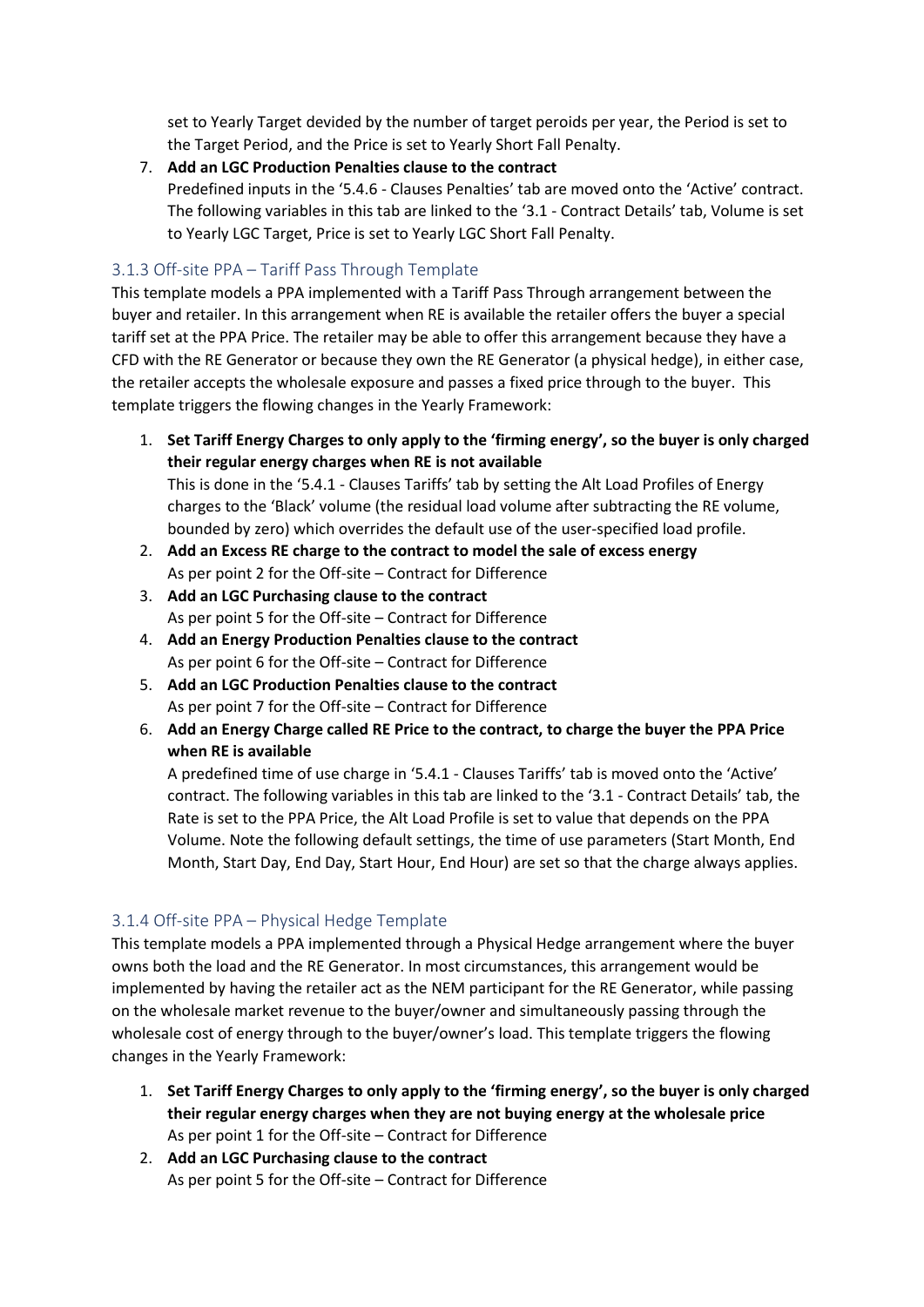- 3. **Add an Energy Production Penalties clause to the contract** As per point 6 for the Off-site – Contract for Difference
- 4. **Add an LGC Production Penalties clause to the contract** As per point 7 for the Off-site – Contract for Difference
- 5. **Add a Wholesale Energy clause to the contract, that exposes the load to the wholesale price**

As per point 3 for the Off-site – Contract for Difference

6. **Add a Wholesale Energy clause to the contract, that exposes the RE generator to the wholesale price**

Predefined inputs in the '5.4.5 - Clauses Wholesale' tab are moved onto the 'Active 2' contract, note the use of an additional contract ID, this is because the '5.4.5 - Clauses Wholesale' tab only allows one set of inputs per contract per scenario. The following variables in this tab are linked to the '3.1 - Contract Details' tab, the Price Profile is set to equal Wholesale Price ID, MLF set to equal the RE Generator MLF, DLF is set to equal RE Generator DLF and the Alt Load Profile is set to the RE Generator profile.

## <span id="page-12-0"></span>3.1.5. On-site PPA Template

This template models a PPA implemented through the installation of an on-site RE Generator, assuming the generator is built by a third party and the buyer then pays for the energy produced. This template triggers the flowing changes in the Yearly Framework:

- 1. **Add Excess RE Charges to the contract to model the sale of excess energy (feed-in tariff)** As per point 2 for the Off-site – Contract for Difference
- 2. **Add an LGC Purchasing clause to the contract** As per point 5 for the Off-site – Contract for Difference
- 3. **Add an Energy Production Penalties clause to the contract** As per point 6 for the Off-site – Contract for Difference
- 4. **Add an LGC Production Penalties clause to the contract** As per point 7 for the Off-site – Contract for Difference
- 5. **Add an On-site PPA clause to the contract** Predefined inputs in the 'Clauses 2 On-site PPA' tab are moved onto the 'Active' contract. The following variables in this tab are linked to the '3.1 - Contract Details' tab, Price Self Consumption is set to the PPA Price, Price RE Export is set to the Excess RE Purchase Price.

# <span id="page-12-1"></span>3.2 Load Profiles

The user can defined load and generator profiles in the '3.2 - Load & Gen Profiles' tab. The actual profile used in the cash flow calculations is specified in the '3.1 - Contract Details' tab using the Load ID input .

# <span id="page-12-2"></span>3.3 Wholesale Price Profiles

The user can define wholesale price profiles in the '3.3 - Wholesale Price Pofiles' tab. They can also choose to scale the profiles to set average values. The actual profile used in the cash flow calculations is specified in the '3.1 - Contract Details' tab using the Wholesale Price ID input.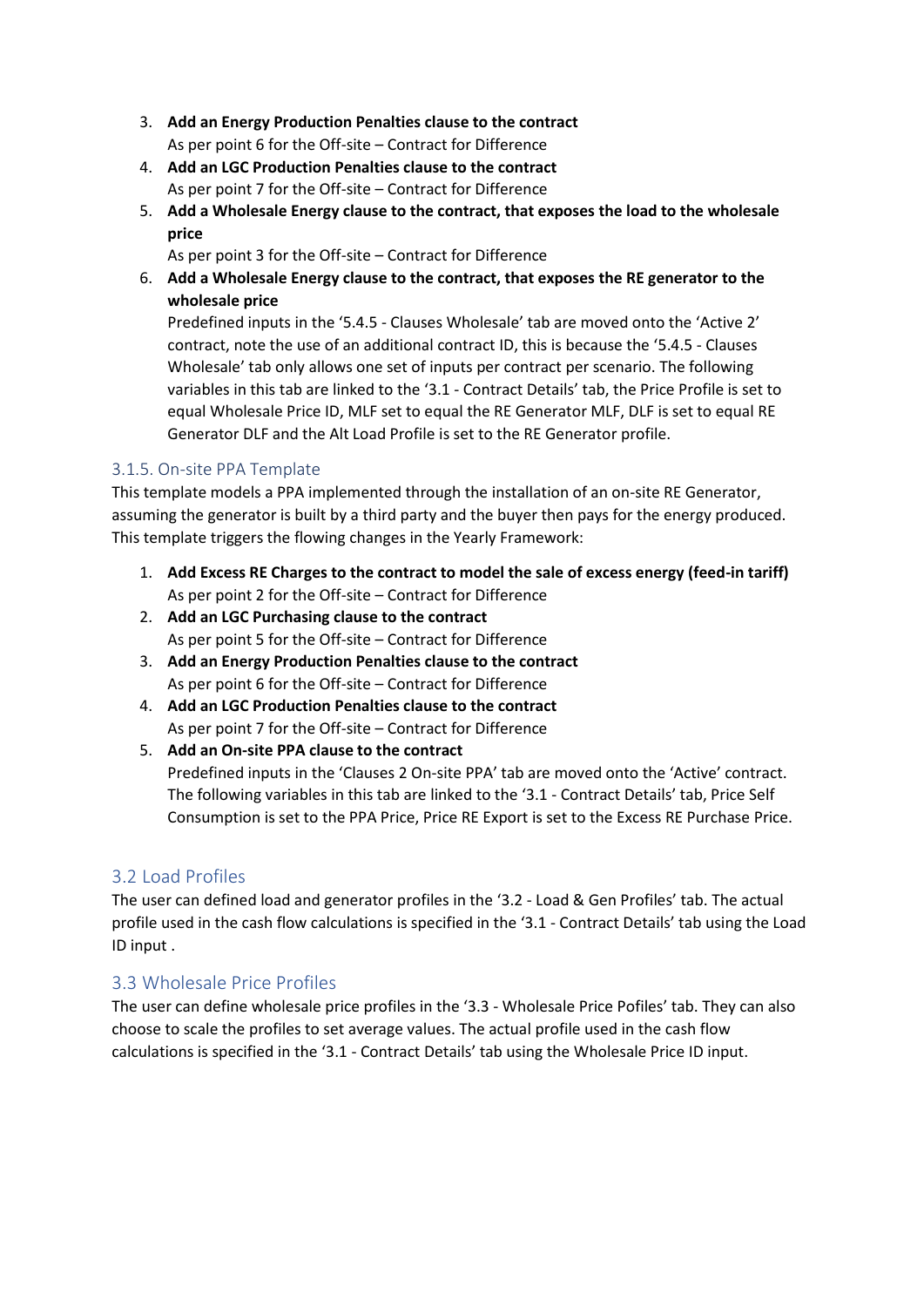# <span id="page-13-0"></span>4. Sensivity Analysis

Once a base case has been created using the template tabs a multi-factor sensitivity can be performed using the '2 - Sensitivity Analysis' tab.

- This is constructed by importing the current input variables from the '3.1 Contract Details' tab into the sensitivity analysis tab, using the 'Import Base Case' button. Then up to 10 additional input varaints can be defined for each variable. Scenarios are constructed using all combinations of the input varaints.
- The runtime can be estimated using the 'Update Estimates' button, changing the the 'Time per scenario' input to a pessimistic value, like 5 s, should make sure that the run-time is not under estimated. Once the sensitivity analysis has been used on a given computer a more realistic value will automatically be provided in the 'Time per scenario' input.
- The full set of scenarios can be run by using the 'Run Scenarios' button. Results will be saved to the 'Scenario Results' table. The '0' scenario corresponds to the imported base case.
- A particular scenario can be copied into the templates tab using the 'Activate Scenario' button and associated drop down cell. This allows the user to inspect the cashflows of a particular in more detail.

# <span id="page-13-1"></span>5. Renewable PPA Yearly Framework

The aim of this set of tabs is to provide a framework that can be flexibly configured to model the cash flows resulting from a wide variety of potential PPA structures. Cash flows can be modelled for time periods of up to 1 year in length. The user can define scenarios, contracts and contract parties on the '5.1 - Contracts' tab. The '5.3 - Load Profiles' tab can be used to assign load and generation profiles to parties, it can also be used to define profiles such the 'firming energy' that can be referenced in the contract's clauses. The '5.2 - Wholesale Prices' tab can be used to define wholesale price profiles on a regional basis. The clause tabs can be used to add clauses to contracts and specify the details of each cause such as the agreed prices and volumes.

# <span id="page-13-2"></span>5.1 Contracts

The '5.1 - Contracts' tab allows the user to define scenarios and contracts. Up to three parties can be added to each contract, a buyer (such as an electricity consumer), a seller (such as an electricity retailer) and a RE generator. At least 2 parties are needed on a contract. Note that cash flows throughout the workbook are defined in terms of the cost to the buyer. The name of the buyer is used as the default ID to identify the load profile to be used in cash flow calculations, similarly, the name of the RE generator is used as the ID to identify the generation profile to be used, some clauses allow these profiles to overridden with alternative profiles. The cash flow for each clause type is also summarised on this tab.

# <span id="page-13-3"></span>5.2 Load Profiles

Half-hourly profiles for load and RE Generator are entered into the '5.3 - Load Profiles' tab. This tab is part of the Yearly Framework tab set, however, when used in the MSAT workbook the tab is prepopulated with inputs and calculations needed to implement the templates. Two columns take the raw input data profiles specified by the user in the the '3.1 - Contract Details' tab. The rest of the columns are used to calculate input profiles needed by the templates; the calculated profiles are:

• Excess RE: The RE Generator volume in excess of the Load volume. Used in the model if the buyer onsells excess renewable energy.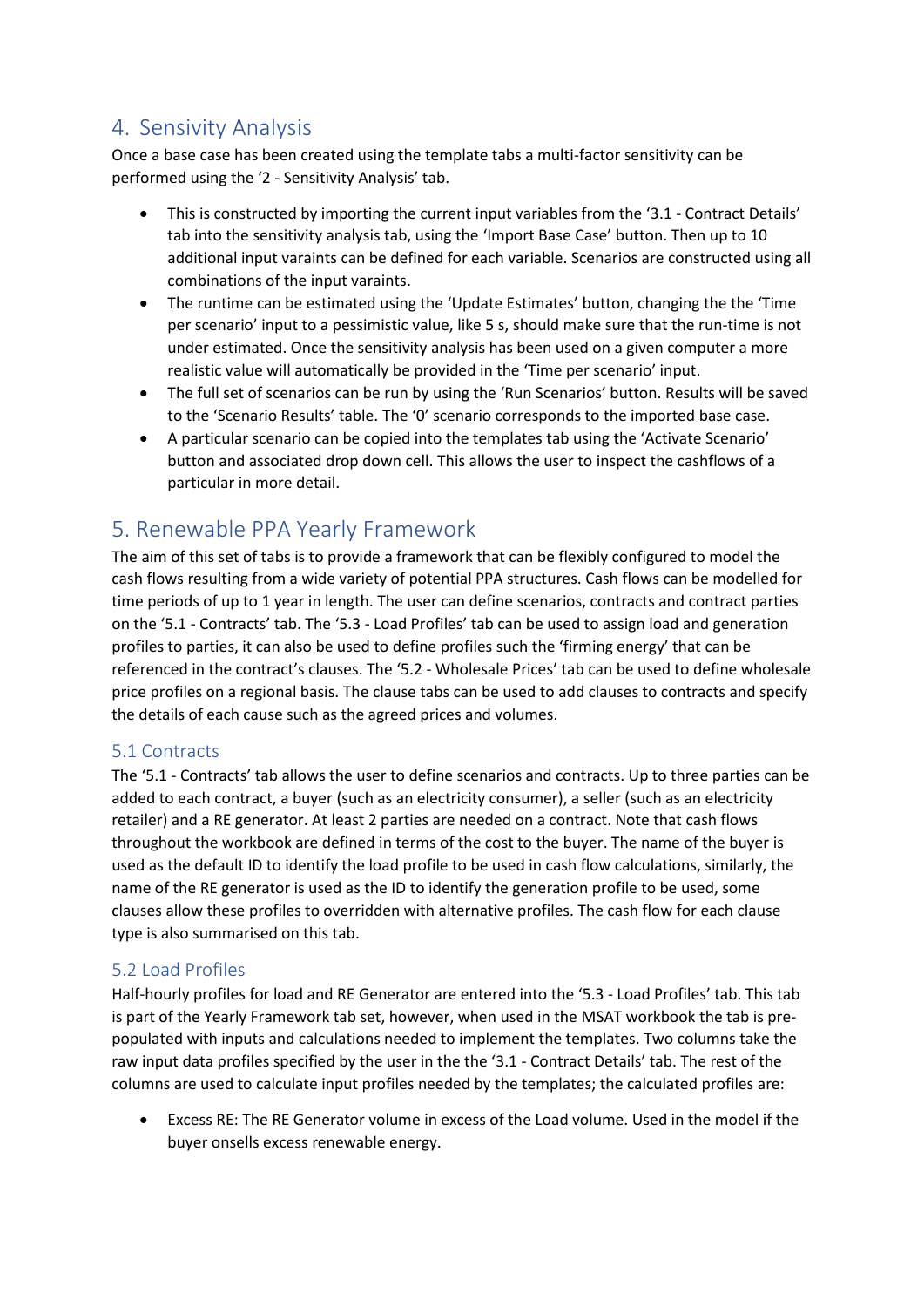- Black: The Load volume after the subtraction of the RE Generator volume, if the RE Generator Volume meets or exceeds the Load volume then the Black volume is zero. Used in the model if energy tariffs apply only to the load not meet by RE generation or the purchase of energy at wholesale prices. This can also be thought of as the 'firming energy'.
- Used RE: The RE volume after the subtraction of the Excess RE, e.g. the RE volume that could be used by the load. Used in the model as an optional PPA Volume and Wholesale Exposure Volume, this option is called 'RE Uptill Load'.

# <span id="page-14-0"></span>5.3 Regional NEM Prices

Half-hourly NEM price profiles are entered into the '5.2 - Wholesale Prices' tab, this tab is part of the Yearly Framework tab set, used in the MSAT workbook it also scales the user price profiles in the '3.3 - Wholesale Price Pofiles' tab and make them available to be used in cash flow model.

# <span id="page-14-1"></span>5.4 Tariffs and Charges

This '5.4.1 - Clauses Tariffs' tab allows tariffs and their associated charges to be added to contracts on a scenario basis. The tariffs and charges are split into two tables depending on their type, one for the time of use charges, and one for the flat rate charges. The two tables operate in the same way, except that time of use parameters cannot be set for the flat rate charges so the charges will apply during all times of the day, week and year. The variables for each charge can be broadly grouped into the following categories:

- Identifying variables: The Charge Type, Charge Name and Charge Version. These three variables must form a unique combination for each charge on a scenario and contract basis. The Charge Type and Charge Name are restricted to a predefined set of values, they impact which category the charge costs are aggregated into on the '4.2 - Bills' tab. The Charge Version variable can be left unset, it is used when there is a need to distinguish between two charges with the same Charge Type and Charge Name.
- Rate variables: The Rate, Marginal Loss Factor (MLF) and Distribution Loss Factor (DLF). The rate is the cost in dollars per unit of volume for the charge, the MLF and DLF act as scaling factors on the rate. Note if a blank or zero MLF or DLF is set then this variable is not applied.
- Time of use variables: The Start Month, End Month, Start Day, End Day, Start Hour and End Hour. The variables determine which sections of the load profile the charge applies to. The charge only applies to the time between the start and end month, on the days of the week between the start and end day and on hours of the day between the start and end hour. Note Monday is treated as day 1 and all time windows are inclusive.
- Volume type variables: The Volume Type and Alt Load Profile. The Volume Type determines how the rate is applied to the profile. If the Volume Type is 'Energy (\$/MWh)' then the rate is applied to the volume of the load profile (ignoring any negative/export values), if the Volume Type is 'Net RE Feed in Tariff' the rate is applied to the volume of an onsite RE Generator in excess of the load on an half-hourly basis, if the Volume Type is 'Fixed (\$/day)' then the rate is applied to each half hour in the load profile on a fixed basis, i.e. rate  $\times \frac{1}{4}$  $\frac{1}{48}$  × number of half-hour periods and if the Volume Type is 'Max Demand (\$/MVA/day)' then the rate applies to the . If the Alt Load Profile is not specified, then the profile the user assigned to the buyer in the '3.2 - Load & Gen Profiles' tab is used and if the Alt Load Profile is specified then this load profile instead.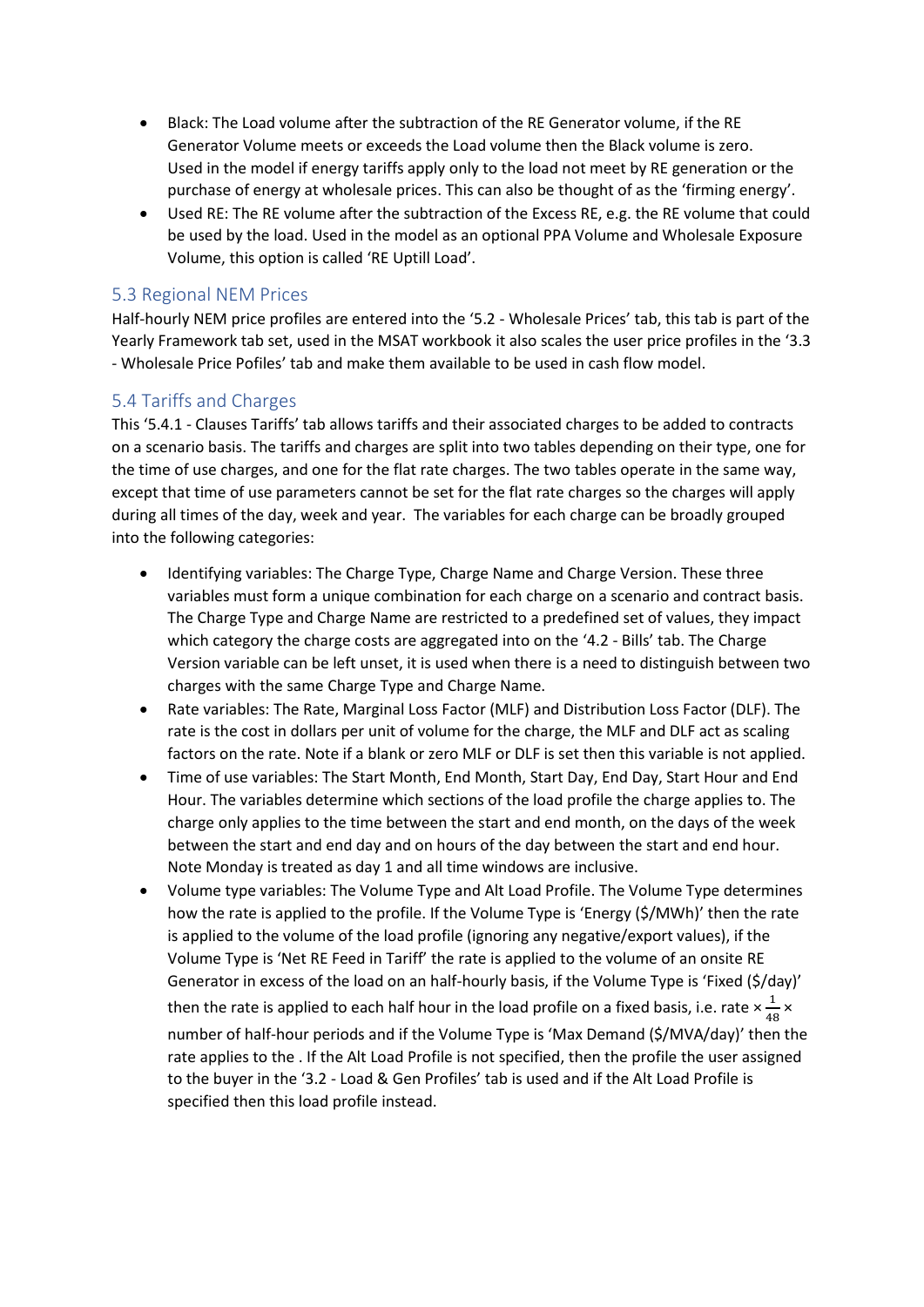#### <span id="page-15-0"></span>5.5 Onsite PPA

The 'Clauses 2 Onsite PPA' tab allows onsite PPA clauses to be added to the contract. The addition of an onsite PPA clause assumes that the RE Generator is located behind the meter at the site of the load. Under this clause, the buyer agrees to purchase the energy produced on site. Two variables can be set for this clause Price Self Consumption and Price Export. The Price Self Consumption applies to the RE Generator profile where it is equal to or lower than the load profile. The Price Export applies to RE Generator profile where it exceeds the load profile.

The addition of this clause has several side effects on other parts of the cash flow model. In other calculations, such as for tariff charges, wholesale energy costs and offsite PPAs, where the default load profile of the buyer would normally be used, instead the buyer's load profile after the subtraction of onsite generation is used, if onsite generation is greater than the load profile then the volume used in the calculation for that half hour is zero. This applies even where the buyer's load profile is used by default in the same scenario but on another contract. The implementation of this behaviour in the model means that **onsite PPA clauses and offsite PPA clauses should always be modelled as appearing on sperate contracts to avoid erroneous results**.

# <span id="page-15-1"></span>5.6 Offsite PPA (CFD)

The 'Clauses 3 Offsite PPA (CFD)' tab allows Contract for Difference (CFD) clauses to be added to the contract. In most cases, the addition of a CFD to a contract would occur when the contract also contains a wholesale energy clause. If the volume (half-hourly) of the CFD and the wholesale energy exposure is matched, then the cash flow from the CFD acts to balance the wholesale energy cash flow such the buyer effectively pays a fixed price per MWh for the given volume, this price would be equal to the strike price of the CFD. The inputs allow the user to specify the Strike Price, Volume and NEM Region.

- The Strike Price effects the half-hourly compensation rate via the formula: Cost to buyer = (Strike Price – Wholesale NEM Price) × volume
- The Volume variable effects how the half-hourly volume for the CFD is calculated, if the option 'All RE' is chosen the volume is always equal to the RE Generator's volume and if option 'RE Uptill Load' is chosen then the volume is equal to the RE Generators volume, unless this exceeds the load volume and then volume is capped at the load volume
- The NEM Region effects which price profile is used from the '3.3 Wholesale Price Pofiles' tab.

# <span id="page-15-2"></span>5.7 LGC Purchasing

The '5.4.4 - Clauses LGC Purchasing' tab allows LGC purchasing clauses to be added to the contract. The following details can then be set, Price, Volume Type, Use Net Load and NEM Carbon Intensity, they affect the clause in the following ways:

- The Price sets the (\$/LGC) cost, if a situation where the buyer is selling LGCs needs to be modelled then this price can be set to a negative value and the buyer will register the revenue as a negative cost
- Volume Type determines how the volume of LGC to be purchased is calculated. If the 'RE Uptill Load' option is chosen then the volume is equal to the total LGCs produced by the volume of the RE Generator over the duration of model, unless this exceeds the total volume of the load and then the volume is capped at the load's volume. Note that 1 LGC and 1 MWh of electricity are being equated. If the option 'Frac RE' is chosen, the volume of LGCs is equivalent to a fraction of the total RE volume. If the option 'Frac Load' is chosen,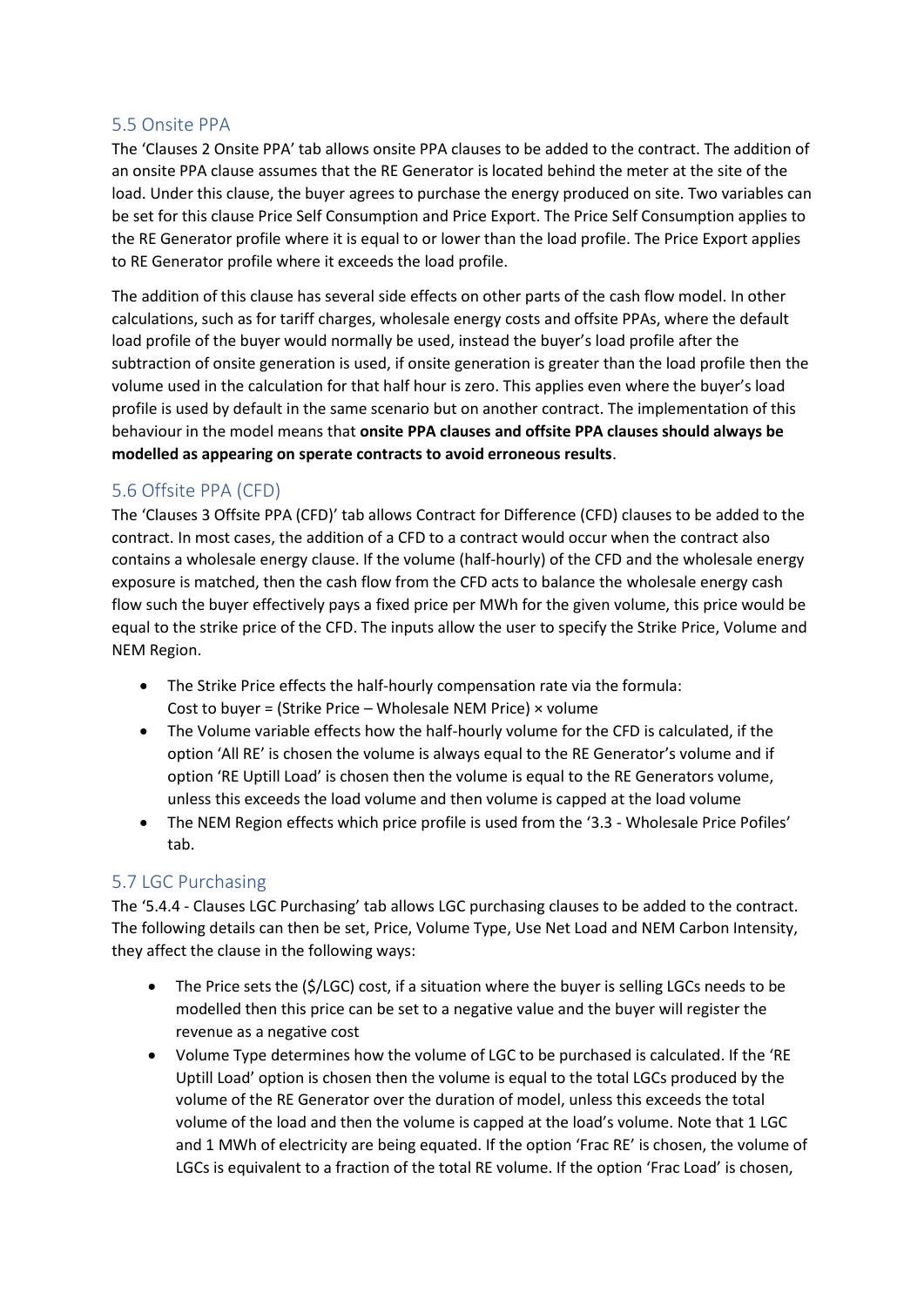the volume of LGCs is equivalent to a fraction of the total load. If the option 'Fixed' is chosen, the volume is equal to that specified in the Volume input

- The Volume input acts as either a fraction or a fixed volume of LGCs depending on the Volume Type chosen
- The Use Net Load input allows the user to choose if the load profile used in the volume calculations is after the subtraction of onsite generation
- The NEM Carbon Intensity input determines the carbon abatement additional to the Large Scale Renewable Energy Target achieved by purchasing and retiring LGCs, this is reported in the 'Output – Bills' tab. Note this means if LGCs are being paid for as part of a bundled price with energy, then a purchasing clause should be added at a price of 0 \$/LGC such that the abatement is calculated correctly.

# <span id="page-16-0"></span>5.8 Wholesale Energy

The '5.4.5 - Clauses Wholesale' tab allows wholesale energy purchasing clauses to be added to the contract. Under a wholesale energy clause, the buyer pays the wholesale energy price for each MWh consumed in a given half hour. The following details can be set for this clause the Party, NEM Region, MLF, DLF and Alt Load Profile, these affect the clause in the following ways:

- The Party determines the default energy profile used in the calculations
- The Alt Load Profile allows the default load profile to be overridden with a specific profile from the '3.2 - Load & Gen Profiles' tab
- The NEM Region determines which price profile from the '3.3 Wholesale Price Pofiles' tab is used
- The MLF and DLF act as price multipliers.

# <span id="page-16-1"></span>5.9 Penalties

The '5.4.6 - Clauses Penalties' tab allows energy and LGC production penalty clauses to be added to the contract. Under such a clause if the targets for energy and LGC generation are not met then the buyer is paid a fixed price per unit of the shortfall. The following details can be set the Volume, Unit, Price and Period, these affect the clause in the following ways:

- The Volume sets the production target to be met
- The Unit specifies if the target applies to LGCs or MWh of electricity
- The Price specifies the amount to be paid per unit of the shortfall
- The Period specifies the time window over which the target applies, and penalties are calculated, this can be Yearly, Quarterly or Monthly.

# <span id="page-16-2"></span>5.10 Outputs

Cash flow and volume outputs can be accessed in several ways. Unaggregated outputs on a per scenario, per clause and per month basis are available on the clause tabs. These are summarised in an energy bill format on the 'Output – Bills' tab, which is described below.

#### <span id="page-16-3"></span>5.10.1 Bills

The 'Output – Bills' tab is provided to make the outputs easily comparable to the user's current electricity bills. The 'Tariff Bill', 'PPA and Associated Costs' and 'Carbon Abatement' tables summarise the results associated with the entire duration of the profiles provided by the user, a per month summary of the costs associated with each component of these tables can be optionally displayed by the user. If the full detail of the tables is needed for a month or quarter, then the input profiles should be restricted to this time period.